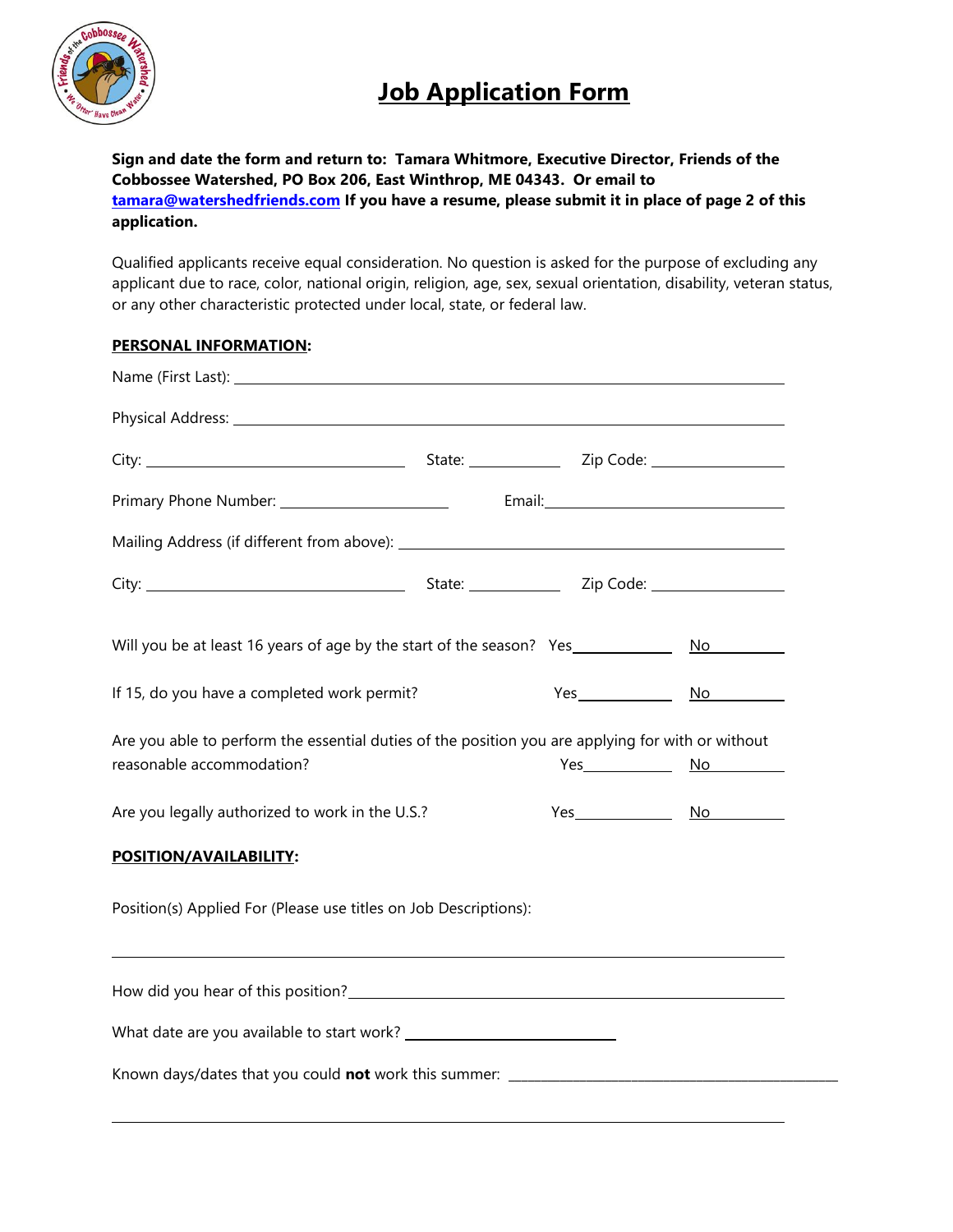| Have Cleat                                   | If no resume please fill out this page                                           |                                                                                                            |  |
|----------------------------------------------|----------------------------------------------------------------------------------|------------------------------------------------------------------------------------------------------------|--|
| <b>EDUCATION:</b>                            |                                                                                  |                                                                                                            |  |
| Name of School(s)                            | Degree/Diploma                                                                   | <b>Graduation Date/Expected Graduation</b>                                                                 |  |
|                                              |                                                                                  | Skills and Qualifications: Licenses, Skills, Training, Awards, related coursework (Ex: First Aid Training) |  |
| <b>EMPLOYMENT HISTORY:</b>                   |                                                                                  |                                                                                                            |  |
| <b>Current or Last Position</b>              |                                                                                  |                                                                                                            |  |
| Employer:                                    |                                                                                  |                                                                                                            |  |
| Address:                                     | ,我们也不会有什么。""我们的人,我们也不会有什么?""我们的人,我们也不会有什么?""我们的人,我们也不会有什么?""我们的人,我们也不会有什么?""我们的人 |                                                                                                            |  |
| Supervisor:                                  | ,我们也不会有什么。""我们的人,我们也不会有什么?""我们的人,我们也不会有什么?""我们的人,我们也不会有什么?""我们的人,我们也不会有什么?""我们的人 |                                                                                                            |  |
| Phone:                                       | <u> 1989 - Johann Barbara, martin a</u>                                          |                                                                                                            |  |
| Position Title:                              | <u> 1999 - Johann Barbara, martin a</u>                                          | To:<br>From: $\frac{1}{\sqrt{1-\frac{1}{2}}\sqrt{1-\frac{1}{2}}\left(1-\frac{1}{2}\right)}$                |  |
|                                              |                                                                                  |                                                                                                            |  |
|                                              |                                                                                  |                                                                                                            |  |
| <b>May We Contact Your Present Employer?</b> | Yes                                                                              | No                                                                                                         |  |
| <b>Previous Position</b>                     |                                                                                  |                                                                                                            |  |
| Employer:                                    |                                                                                  |                                                                                                            |  |
| Address:                                     |                                                                                  |                                                                                                            |  |
| Supervisor:                                  |                                                                                  |                                                                                                            |  |
| Phone:                                       | Email                                                                            |                                                                                                            |  |
| Position Title:                              | From:                                                                            | To:<br><u> 1999 - Jan Barnett, fransk politiker</u>                                                        |  |
|                                              |                                                                                  |                                                                                                            |  |